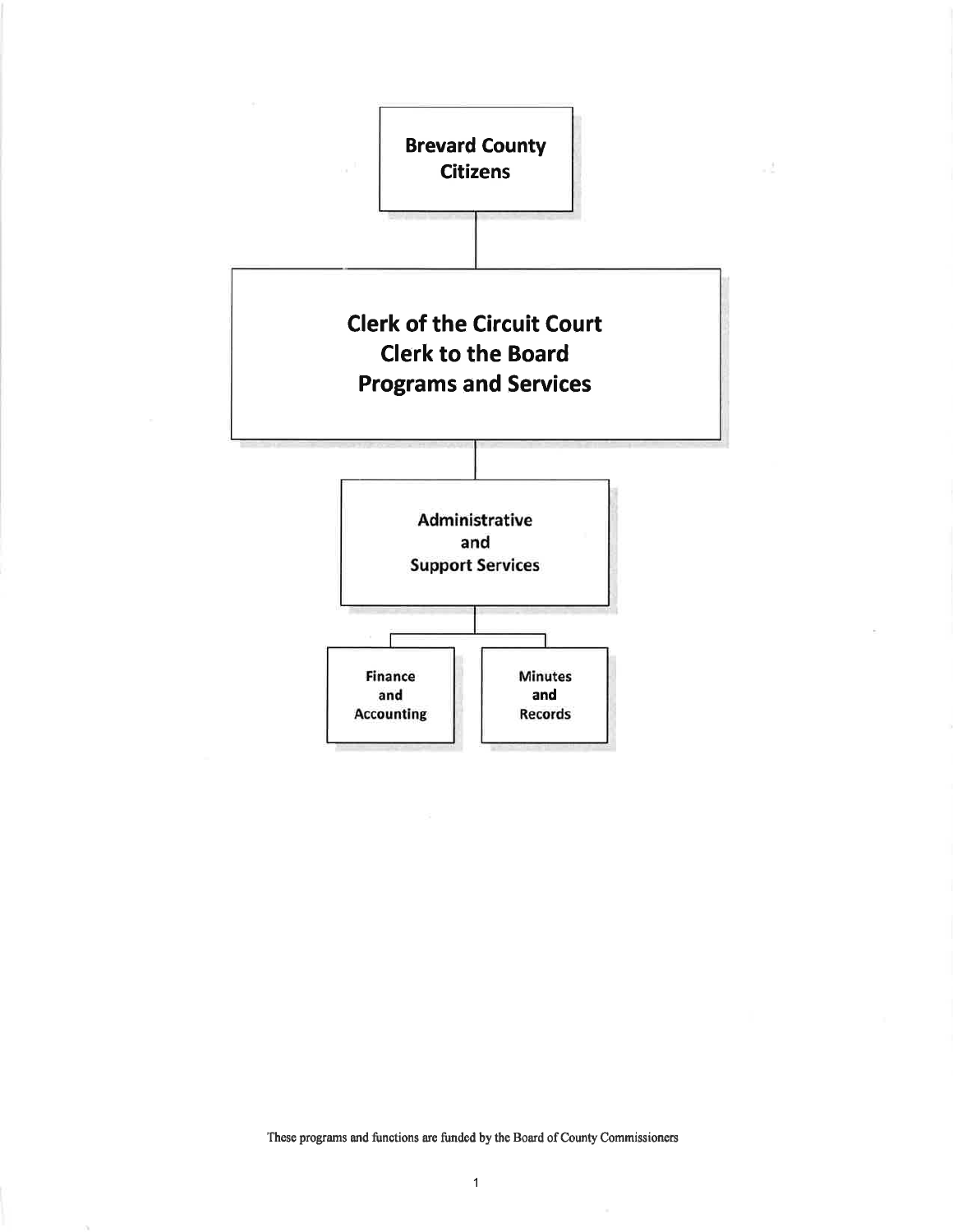## **CLERK TO THE BOARD**



# **ADOPTED BUDGET FY2018-2019** \$2,070,000

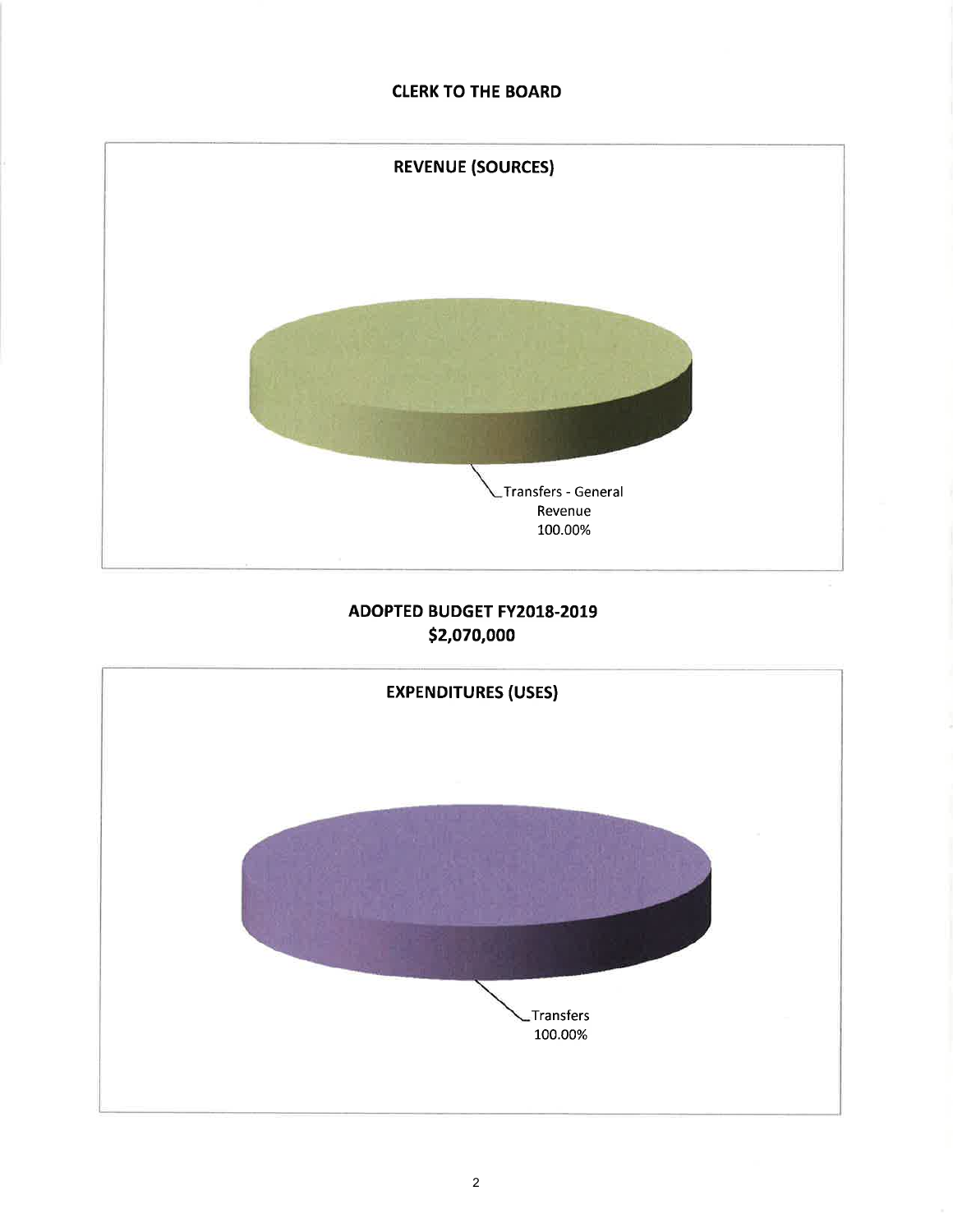### CLERK TO THE BOARD **SUMMARY**

### MISSION STATEMENT:

The Clerk of the Circuit Court is an elected County official mandated by Article V, Section 16, of the Constitution of the State of Florida. The Clerk performs the constitutional and statutory duties of the Circuit and County Courts in maintaining custody of court records and all pleadings filed therein. The Clerk is also the recorder of all instruments such as deeds, mortgages, leases, etc., which may be required or authorized by law to be recorded in the County. The Clerk also acts as exofficio Clerk to the Board of County Commissioners, recorder and custodian of all County funds.

#### PROGRAMS AND SERVICES:

#### ACCOMPLISHMENTS, INITIATIVES, TRENDS AND ISSUES AND SERVICE LEVEL IMPACTS:

#### **BOARD FINANCE AND ACCOUNTING - MANDATED**

- Financial Reporting
- . Payment Processing
- Revenue Processing
- **Investing County Funds**
- . Federal and State Grant reporting
- Bonds and Loan Compliance reporting

#### **BOARD MINUTES AND RECORDS - MANDATED**

- o Records and transcribes the minutes of the County Commission
- o Coordinates, record and transcribes actions on the Value Adjustments Board and Special Masters
- o Assist the public and others in accessing public records

#### Accomplishments:

- Continued work with County departments in implementing the process of using scanned images for processing of accounts payable and cash receipt documents, with the elimination of the courier service
- Awarded the Certificate of Achievement for Excellence in Financial Reporting by the GFOA for the 36<sup>th</sup> consecutive year
- . Preparation and completion of various financial information and reports in the required timeframes (Comprehensive Annual Financial Report, Annual Financial Audit, Annual Local Government Financial Report, 1099 reporting, W-2's, Bond/Debt reporting, and lnvestments)
- Worked with several County Lean Six Sigma projects to improve County processes and operations
- Working with County departments to comply with Federal and State grant requirements. Fiscal year 2016 included the State revolving loan program for Water Resources and Section 108 Loan program for Housing and Human Services
- Advise County Management of financial information that could be applied to formulating the County budget
- Advise County management for financing arrangements.
- Worked with County management and the financial team to refinance and restructure loans to achieve an overall savings.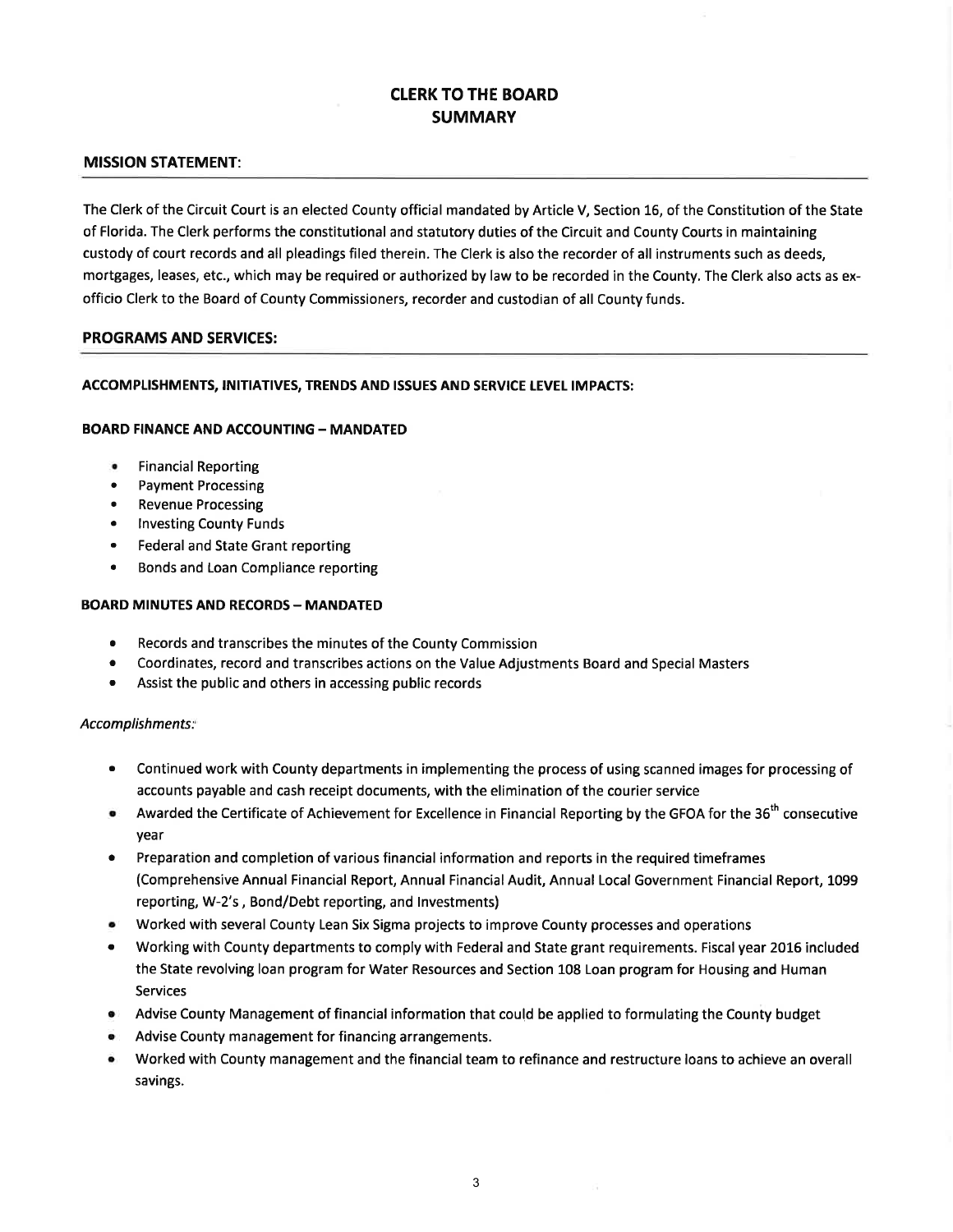## CLERK TO THE BOARD **SUMMARY**

lnitiotives:

• Working with County staff to help fiscally manage the Save Our Indian River Lagoon Project

 $\chi$ 

Trends and lssues:

The mission of the Clerk of the Courts is to provide superior customer services to the citizens of Brevard County. The costs to provide the services have been consistent over the past three years. The FY2019 budget reflects a 2.25% increase, which is necessary to allow the Clerk of the Courts to continue to effectively support the Board Departments.

Service Level lmpacts:

N/A

 $\omega^{1/2}$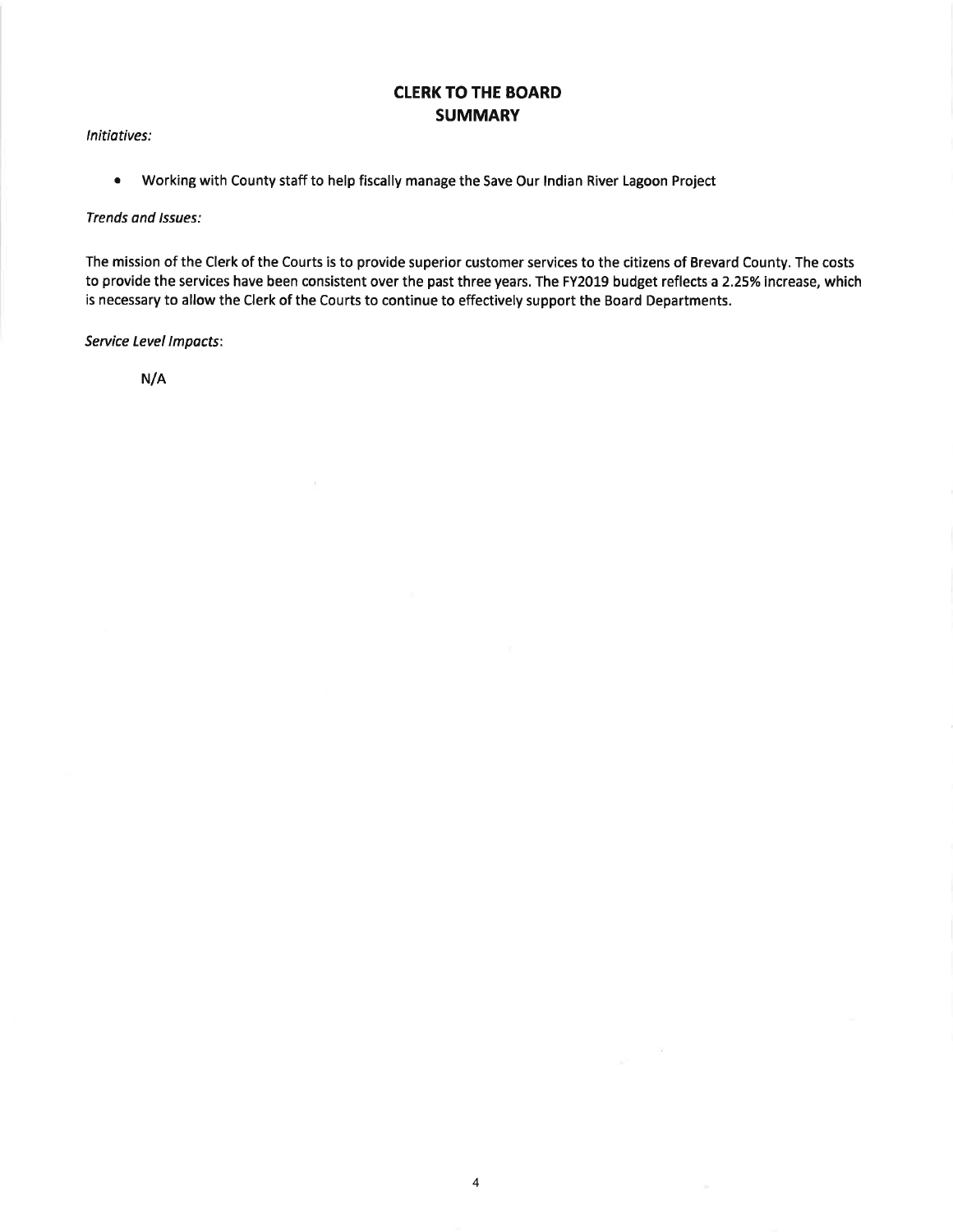### CLERK TO THE BOARD: SUMMARY

### PROGRAM REVENUES AND EXPENDITURES

|                                         |                            | <b>Final</b>               | <b>Adopted</b>             |                   |                |
|-----------------------------------------|----------------------------|----------------------------|----------------------------|-------------------|----------------|
|                                         | <b>Actual</b>              | <b>Budget</b>              | <b>Budget</b>              |                   | %              |
|                                         | FY2016-2017                | FY2017-2018                | FY2018-2019                | <b>Difference</b> | Inc/(Dec)      |
|                                         |                            |                            |                            |                   |                |
| <b>REVENUES:</b>                        |                            |                            |                            |                   |                |
| <b>Taxes</b>                            | \$0                        | \$0                        | \$0                        | \$0               | 0.00%          |
| Permits, Fees & Spec. Assess.           | \$0                        | \$0                        | \$0                        | \$0               | 0.00%          |
| Intergovernmental                       | \$0                        | \$0                        | \$0                        | \$0               | 0.00%          |
| Charges for Services                    | \$0                        | \$0                        | \$0                        | \$0               | 0.00%          |
| <b>Fines and Forfeits</b>               | \$0                        | \$0                        | \$0                        | 50                | 0.00%          |
| Miscellaneous                           | \$0                        | \$0                        | \$0                        | \$0               | 0.00%          |
| Statutory Reduction                     | \$0                        | \$0                        | \$0                        | \$0               | 0.00%          |
| <b>Operating Revenues</b>               | \$0                        | \$0                        | \$0                        | \$0               | 0.00%          |
| <b>Balance Forward</b>                  | \$0                        | \$0                        | \$0                        | \$0               | 0.00%          |
| Transfers - General Revenue             | \$2,040,000                | \$2,070,000                | \$2,070,000                | \$0               | 0.00%          |
| Transfers - Other                       | \$0                        | \$0                        | \$0                        | \$0               | 0.00%          |
| Other Finance Source                    | \$0                        | \$0                        | \$0                        | \$0               | 0.00%          |
| <b>Non-Operating Revenues</b>           | \$2,040,000                | \$2,070,000                | \$2,070,000                | \$0               | 0.00%          |
| <b>TOTAL REVENUES</b>                   | \$2,040,000                | \$2,070,000                | \$2,070,000                | \$0               | 0.00%          |
| <b>EXPENDITURES</b>                     |                            |                            |                            |                   |                |
| Compensation and Benefits               | \$0                        | \$0                        | \$0                        | \$0               | 0.00%          |
| <b>Operating Expenses</b>               | \$0                        | \$0                        | \$0                        | \$0               | 0.00%          |
| Capital Outlay                          | \$0                        | \$0                        | \$0                        | \$0               | 0.00%          |
| <b>Grants and Aid</b>                   | \$0                        | \$0                        | \$0                        | \$0               | 0.00%          |
| <b>Operating Expenditures</b>           | \$0                        | \$0                        | \$0                        | \$0               | 0.00%          |
| CIP)                                    | \$0                        |                            |                            |                   | 0.00%          |
|                                         |                            | \$0                        | \$0                        | \$0               |                |
| Debt Service                            | \$0                        | \$0                        | \$0                        | \$0               | 0.00%<br>0.00% |
| <b>Reserves-Operating</b>               | \$0                        | \$0                        | \$0                        | \$0               |                |
| Reserves - Capital                      | \$0                        | \$0                        | \$0<br>\$0                 | \$0               | 0.00%          |
| <b>Reserves - Restricted</b>            | \$0                        | 50                         |                            | \$0               | 0.00%          |
| Transfers<br>Non-Operating Expenditures | \$2,040,000<br>\$2,040,000 | \$2,070,000<br>\$2,070,000 | \$2,070,000<br>\$2,070,000 | \$0               | 0.00%<br>0.00% |
|                                         |                            |                            |                            | \$0               |                |
| <b>TOTAL EXPENDITURES</b>               | \$2,040,000                | \$2,070,000                | \$2,070,000                | \$0               | 0.00%          |
| <b>PERSONNEL:</b>                       |                            |                            |                            |                   |                |
| Full-time positions                     | 20.90                      | 30.00                      | 29.00                      | (1.00)            | (3.33%)        |
| Part-time Positions                     | 0.00                       | 3.00                       | 3.00                       | 0.00              | 0.00%          |
| Full-time Equivalent                    | 20.90                      | 32.25                      | 31.25                      | (1.00)            | (3.10%)        |
| <b>Temporary FTE</b>                    | 0.00                       | 2.25                       | 2.25                       | 0.00              | 0.00%          |
| Seasonal FTE                            | 0.00                       | 0.00                       | 0.00                       | 0.00              | 0.00%          |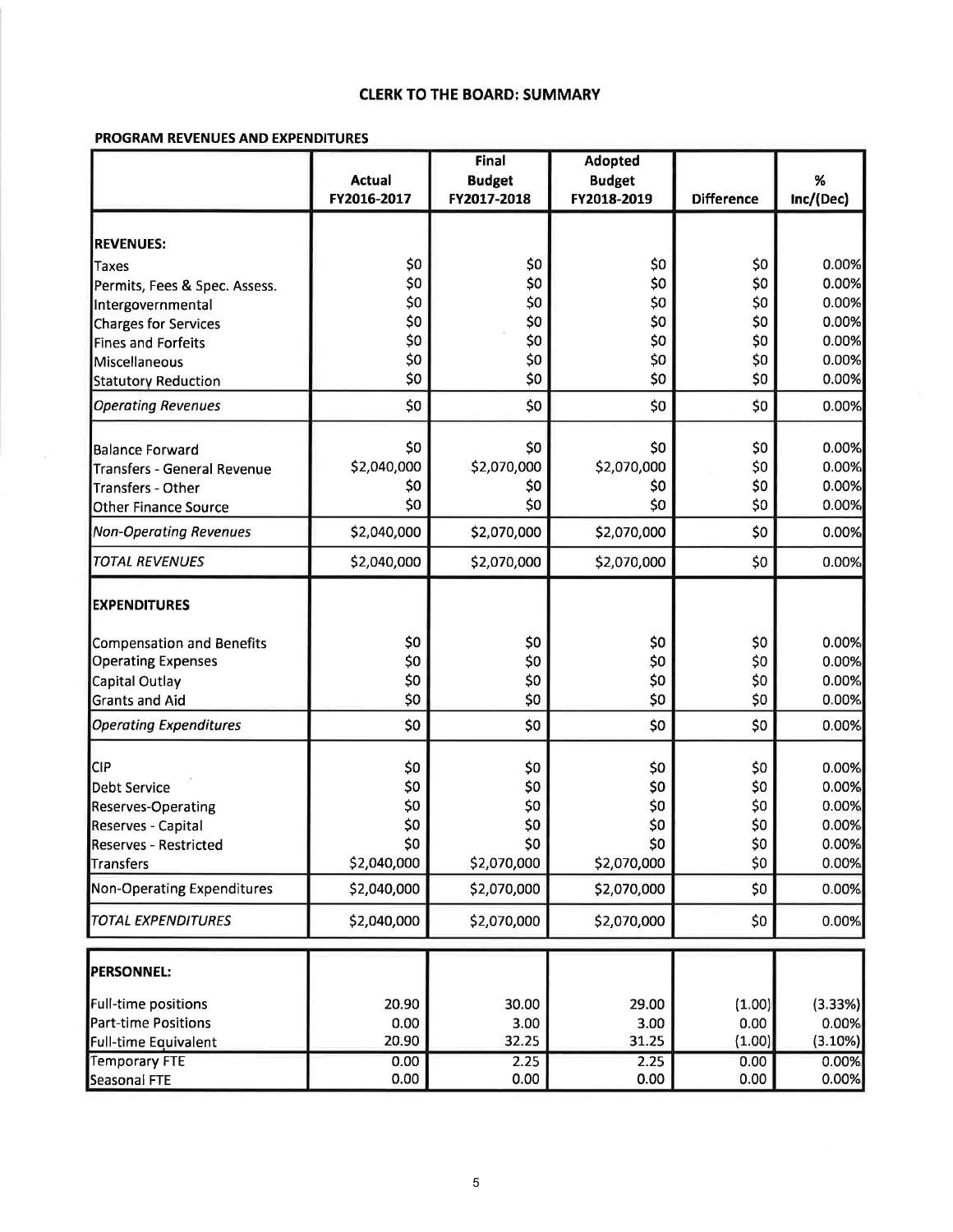### **CLERK TO THE BOARD: BUDGET VARIANCES**

| <b>REVENUES</b>                    | <b>VARIANCE</b> | <b>% VARIANCE</b> | <b>EXPLANATION</b> |
|------------------------------------|-----------------|-------------------|--------------------|
| Taxes                              | \$0             | 0.00%             |                    |
| Permits, Fees & Spec. Assess.      | \$0             | 0.00%             |                    |
| Intergovernmental                  | \$0             | 0.00%             |                    |
| <b>Charges for Services</b>        | \$0             | 0.00%             |                    |
| <b>Fines and Forfeits</b>          | \$0             | 0.00%             | 图 三等 前             |
| Miscellaneous                      | \$0             | 0.00%             |                    |
| <b>Statutory Reduction</b>         | \$0             | 0.00%             |                    |
| <b>Balance Forward</b>             | \$0             | 0.00%             |                    |
| <b>Transfers - General Revenue</b> | \$0             | 0.00%             |                    |
| Transfers - Other                  | \$0             | 0.00%             |                    |
| <b>Other Finance Source</b>        | \$0             | 0.00%             |                    |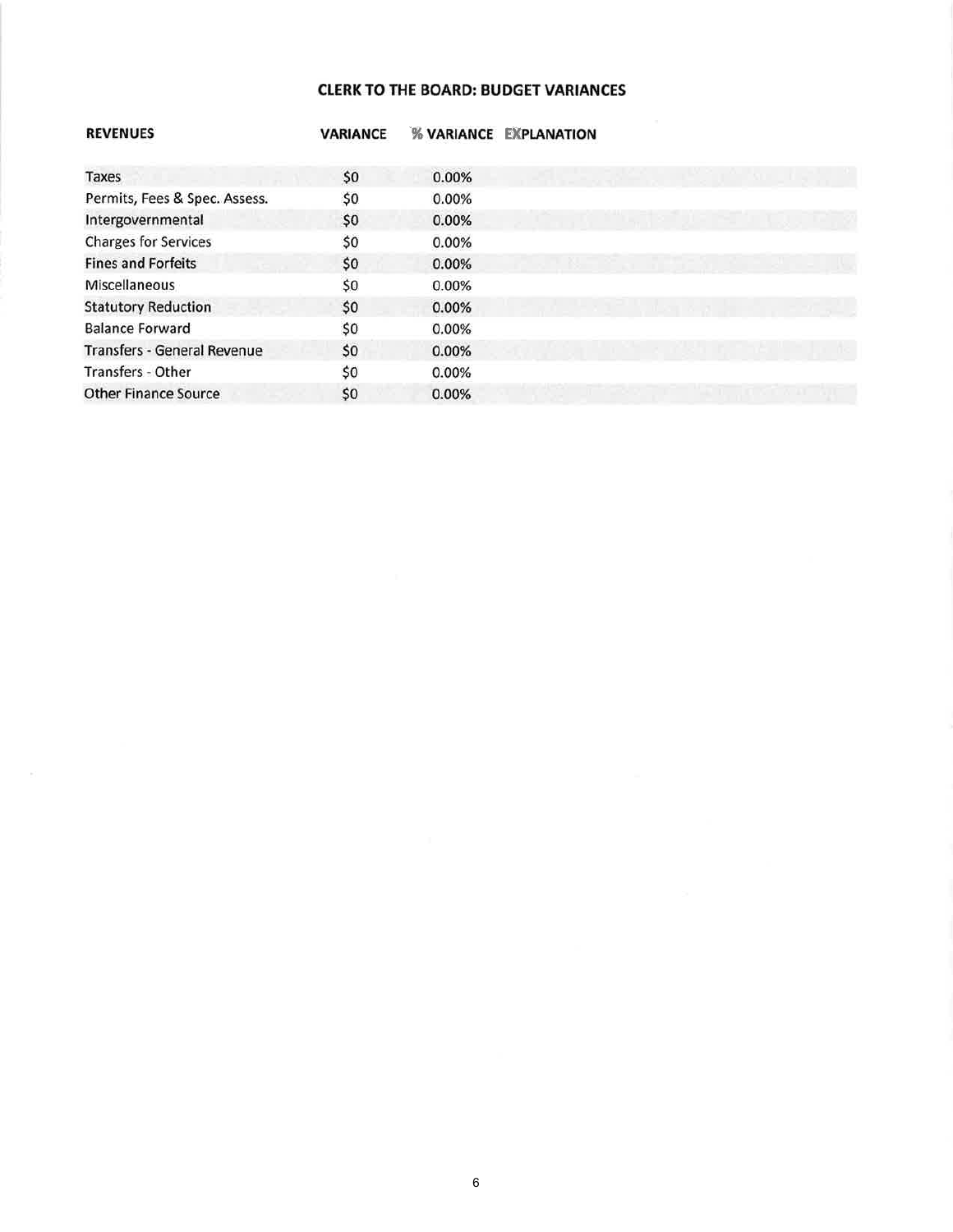### CLERK TO THE BOARD: BUDGET VARIANCES

| <b>EXPENDITURES</b> |  |  |
|---------------------|--|--|
|                     |  |  |

| <b>WARIANCE EXPLANATION</b> | <b>VARIANCE</b> |
|-----------------------------|-----------------|
|                             |                 |

|             | %00.0 | 0\$ | ransfers                  |
|-------------|-------|-----|---------------------------|
| <b>AND</b>  | %00.0 | 0\$ | Reserves - Restricted     |
|             | %00.0 | 0\$ | Reserves - Capital        |
|             | %00.0 | 0\$ | Reserves-Operating        |
|             | %00.0 | 0\$ | Debt Service              |
|             | %00.0 | 0\$ | CIP                       |
|             | %00.0 | 0\$ | biA bns atns aD           |
| <b>ALLU</b> | %00.0 | 0\$ | <b>Capital Outlay</b>     |
|             | %00.0 | 0\$ | Operating Expenses        |
|             | %00.0 | 0\$ | Compensation and Benefits |

 $\tilde{a}$